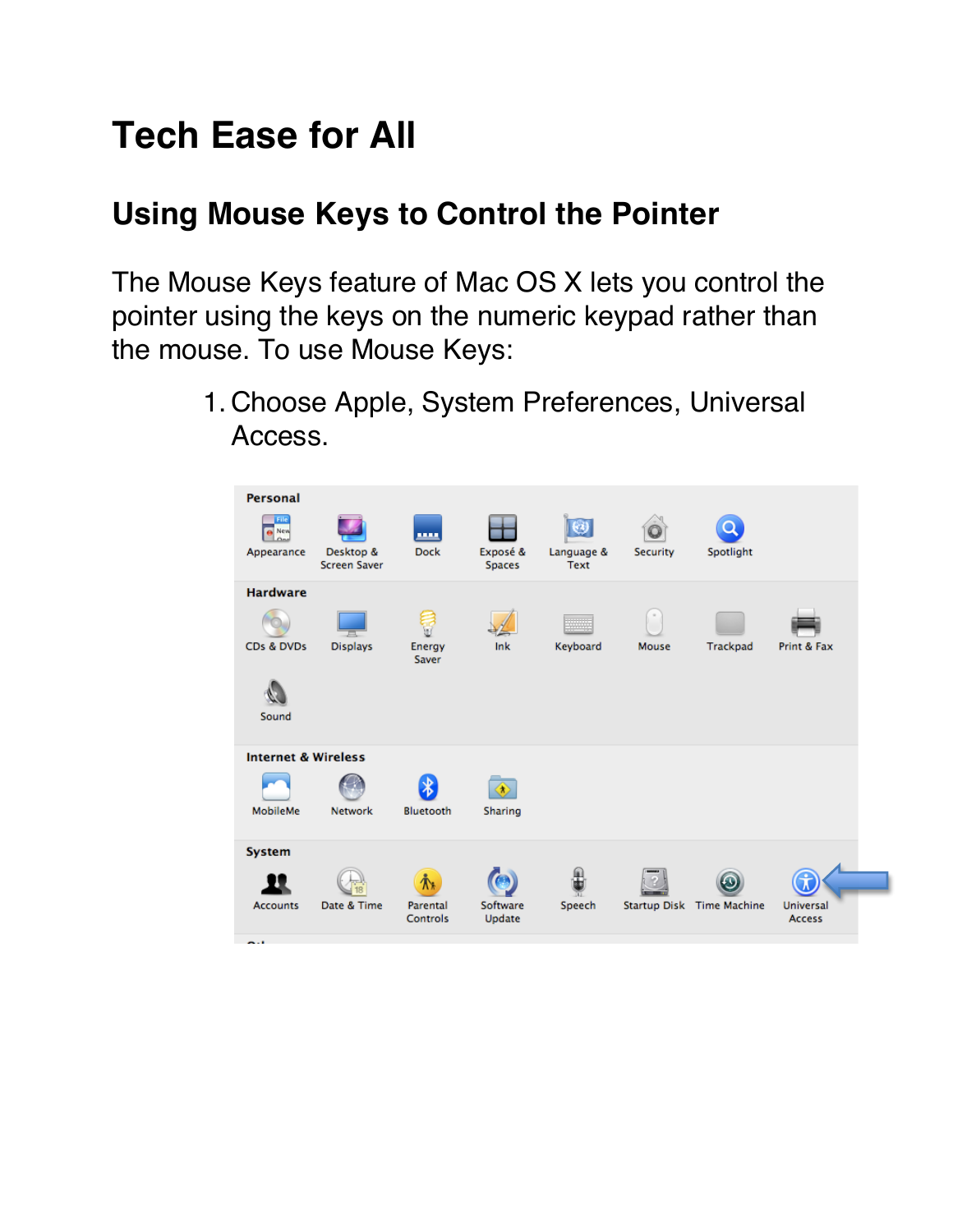2. Select the Mouse & Trackpad pane.

| When using this computer, I would like assistance with:                        |                        |                                                              |                    |  |
|--------------------------------------------------------------------------------|------------------------|--------------------------------------------------------------|--------------------|--|
| <b>Hearing</b><br><b>Seeing</b>                                                | Keyboard               | <b>Mouse &amp; Trackpad</b>                                  |                    |  |
| For difficulties using the mouse or trackpad                                   |                        |                                                              |                    |  |
| Mouse Keys: ⊙On ○Off <                                                         |                        |                                                              |                    |  |
| Use the keyboard in place of the mouse.                                        |                        |                                                              |                    |  |
|                                                                                |                        | Press the Option key five times to turn Mouse Keys on or off |                    |  |
| To control mouse pointer movement:                                             |                        |                                                              |                    |  |
| Initial Delay: =                                                               |                        |                                                              |                    |  |
|                                                                                | Short                  |                                                              | Long               |  |
| Maximum Speed: =                                                               |                        |                                                              |                    |  |
|                                                                                | $\overline{1}$<br>Slow | Medium                                                       | $\sim$ 1.1<br>Fast |  |
|                                                                                |                        |                                                              |                    |  |
| Ignore trackpad when Mouse Keys is on<br>Ignore trackpad when mouse is present |                        |                                                              |                    |  |
|                                                                                |                        |                                                              |                    |  |
| For difficulties seeing the cursor _<br><b>Cursor Size: 1</b>                  |                        |                                                              |                    |  |
|                                                                                |                        | $\mathbb{L}$                                                 |                    |  |
|                                                                                | Normal                 |                                                              | Large              |  |
|                                                                                |                        | To enable full keyboard access: (Open Keyboard Preferences   |                    |  |

- 3.Select the On radio button for Mouse Keys.
- 4. Use the following keys on your numeric keypad to control the pointer:
- 8 will move the pointer up
- 4 will move the pointer to the left
- 6 will move the pointer to the right
- 2 will move the pointer down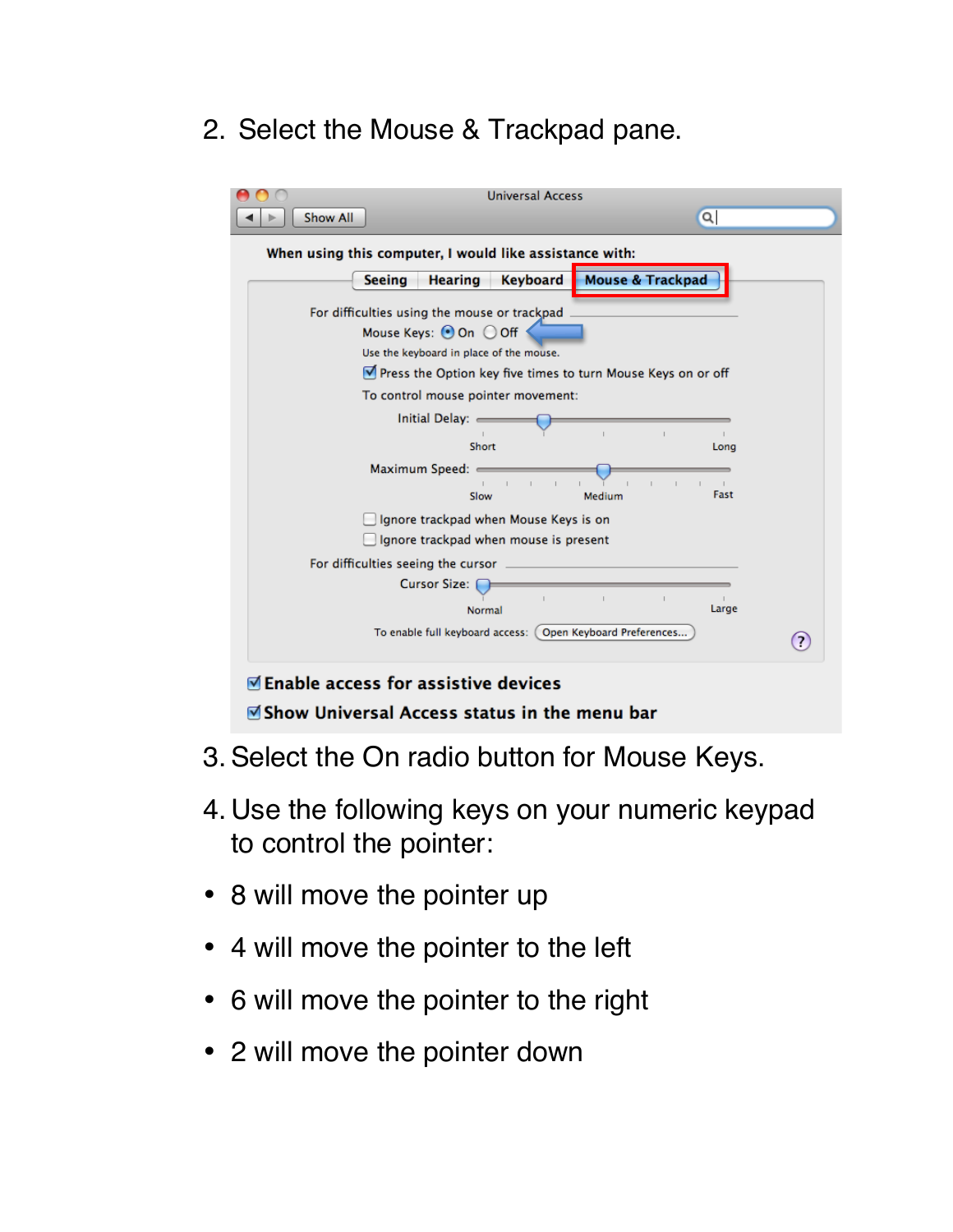- 7, 9, 1 and 3 will move the pointer diagonally
- 5 will perform a click

If you use a laptop that does not have a numeric keypad, you can still the Mouse Keys feature, but you will need to press the Num Lock key first. Once you have turned on the Num Lock, use the keys with the small numbers on them to control the pointer. The I key will perform a mouse click.

The Mouse Keys feature has the following options: